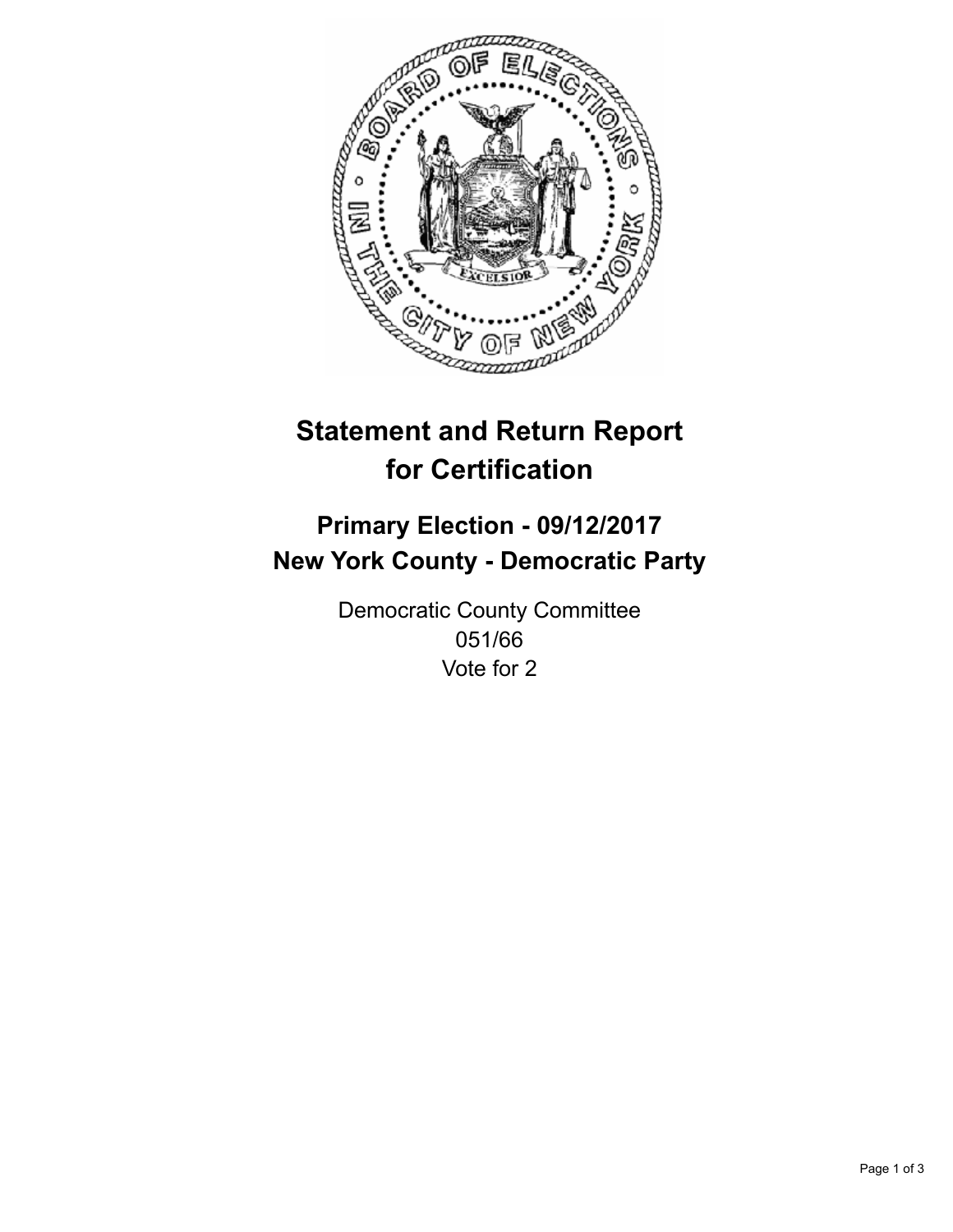

## **Assembly District 66**

| <b>PUBLIC COUNTER</b>                                    | 143 |
|----------------------------------------------------------|-----|
| <b>MANUALLY COUNTED EMERGENCY</b>                        | 0   |
| ABSENTEE / MILITARY                                      | 4   |
| <b>AFFIDAVIT</b>                                         | 0   |
| <b>Total Ballots</b>                                     | 147 |
| Less - Inapplicable Federal/Special Presidential Ballots | 0   |
| <b>Total Applicable Ballots</b>                          | 147 |
| <b>REBECCA KARPEN</b>                                    | 45  |
| <b>MARTIN TESSLER</b>                                    | 82  |
| <b>FRED SACHS</b>                                        | 76  |
| <b>Total Votes</b>                                       | 203 |
| Unrecorded                                               | 91  |